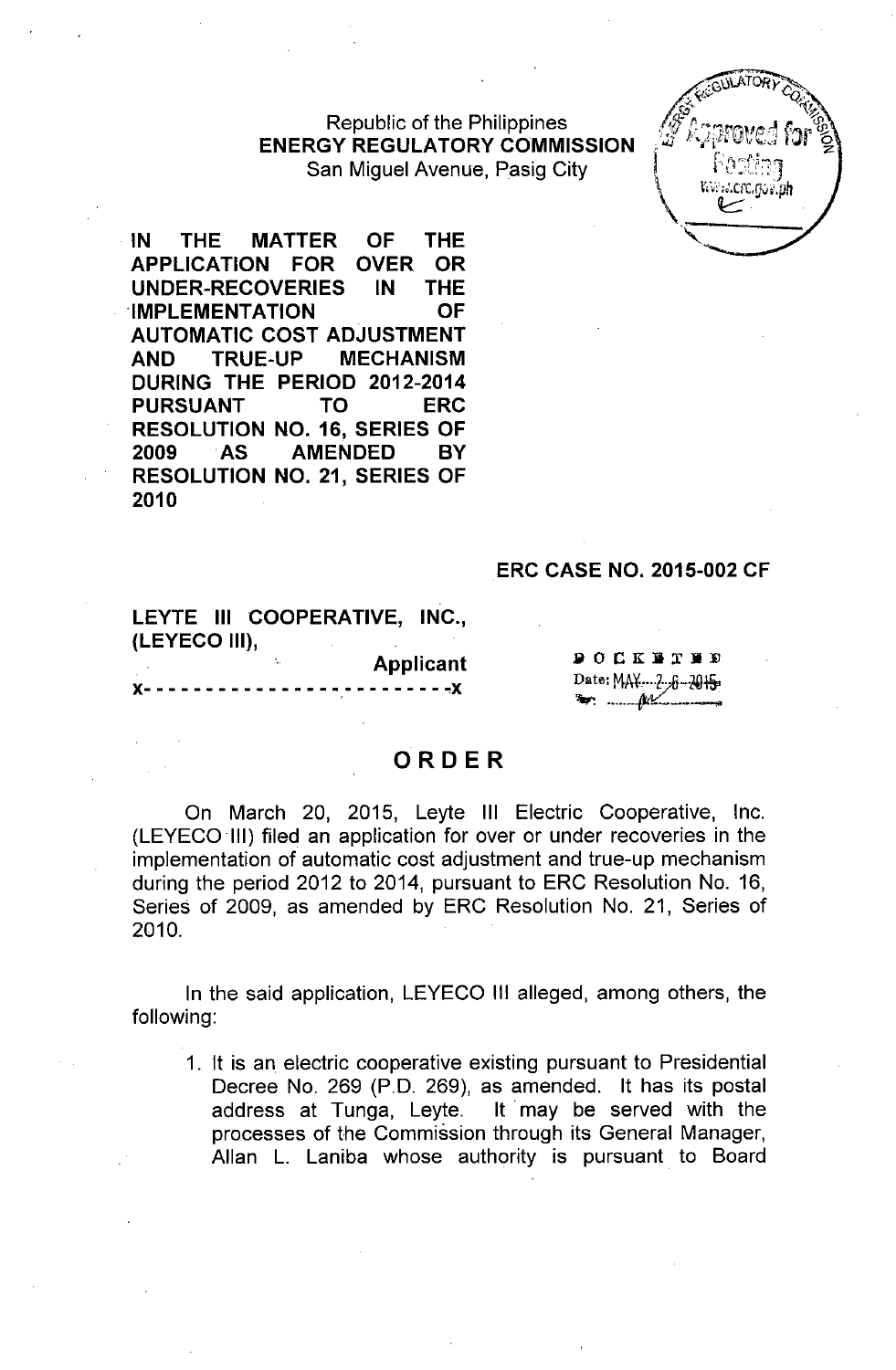## **ERC CASE NO. 2015-002 CF ORDER/May 15, 2015** Page 2 of 7

Resolution No. 2015-02-29 attached to the application as Annex "A" and made an integral part thereof;

- 2. It holds an exclusive franchise issued by the National Electrification Administration (NEA) to operate an electric light and power distribution service in the North-Eastern part of Leyte in the Municipalities of Carigara, Capoocan, Tunga, Barugo, San Miguel, Jaro, Alangalang, Sta Fe and Pastrana;
- 3. It applied the formulae provided under Resolution No. 16, Series of 2009, as amended by Resolution No. 21, Series of 2010, and has determined that the over recoveries and under recoveries' incurred in its implementation of the foregoing automatic cost adjustments and true-up mechanisms for the period January 2012 to December 2014;
- 4. In support of the computations made, it is submitting the following data and documents, labeled together and made an integral part of the application as Annex "A", to wit:
	- a) Power Supply Data Sheet;
	- b) Statistical Data Sheet;
	- c) Implemented Rates Data Sheet;
	- d) Power Bills of Power Suppliers;
	- e) Official Receipts (O.R.) issued by Power Suppliers and/or deposit slips payment;
	- f) Debit/Credit Memo of Power Suppliers;
	- g) National Transmission Corporation (TRANSCO)/National Grid Corporation of the Philippines (NGCP) Invoices;
	- h) O. R. issued by TRANSCO/NGCP and/or deposit slips of payment;
	- i) Debit/Credit Memo issued by TRANSCO/NGCP;
	- j) DU-M01 and DU-M02, MFSR;
	- k) Consumer Bills of Lifeliners (per level) and Non-Lifeliners per customer class; and
	- I) Senior Citizen Subsidy.
- 5. The results of its calculations are presented hereunder, as follows: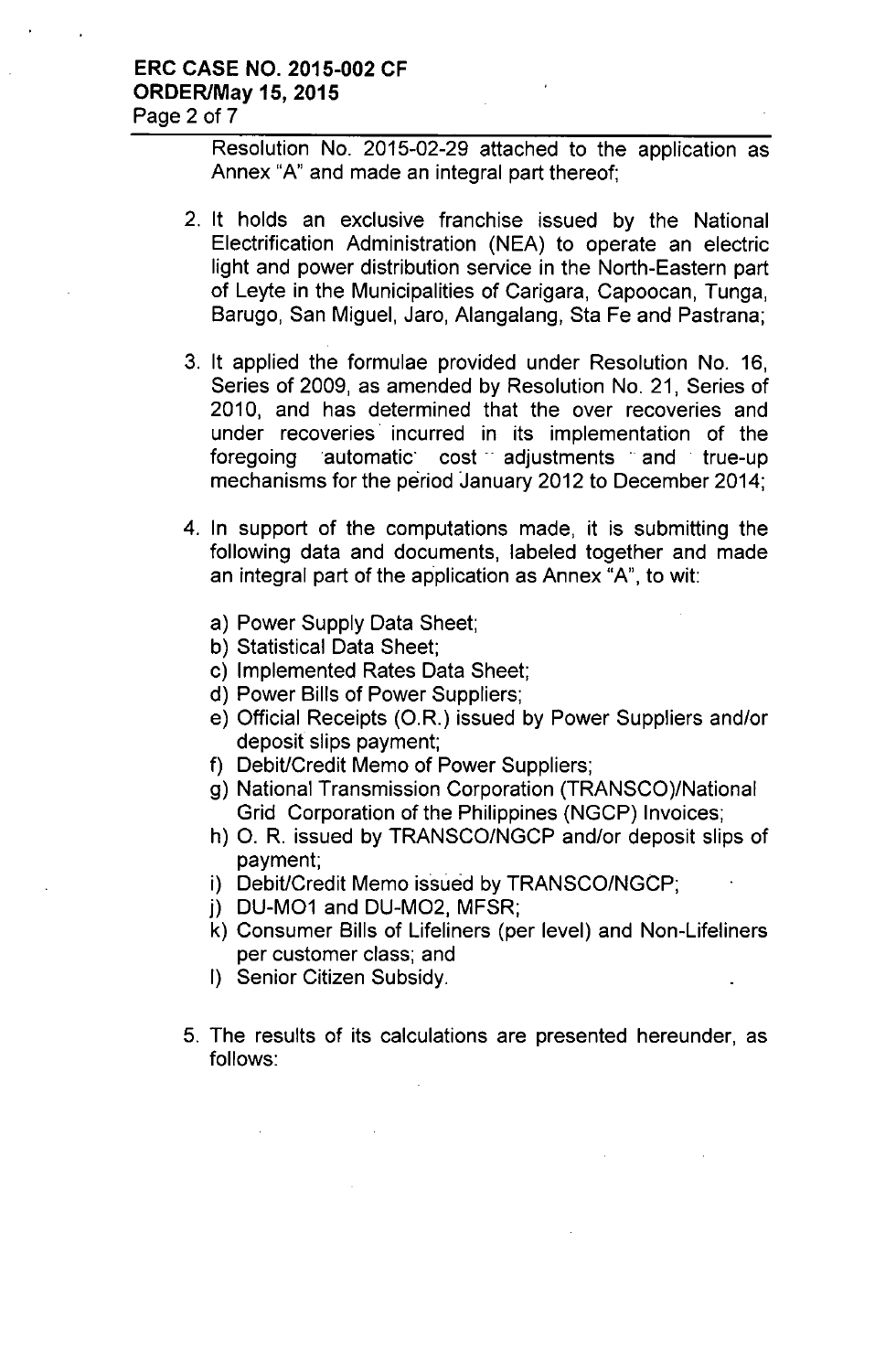### ERC CASE NO. 2015-002 CF ORDER/May 15, 2015 Page 3 of 7

|                |                         | <b>Pass Through</b><br>Cost (PhP) | Actual<br><b>Collections (PhP)</b> | <b>Difference</b><br>(Over)/Under<br>(PhP) |
|----------------|-------------------------|-----------------------------------|------------------------------------|--------------------------------------------|
|                | Generation Rate (GR)    | 387, 181, 565. 76                 | 369 525,504.09                     | 17,656,061.68                              |
| $\overline{2}$ | Transmission Rate (TR)  | 89.361,313.61                     | 91,658,971.43                      | (2,297,657.82)                             |
|                | <b>System Loss Rate</b> |                                   |                                    |                                            |
| 3              | (SLR)                   | 53,759,835.06                     | 63,413,237.47                      | (9,653,402.41)                             |
| 4              | Lifeline Subsidy        | 2,308,832.90                      | 2.481,216.31                       | 172,383.41                                 |
| 5              | Senior Citizen Subsidy  | 156,664.76                        | 172,537.67                         | 15.872.91                                  |
|                | <b>TOTAL</b>            | 532,768,212.09                    | 527,251,466.97                     | 5,893,257.77                               |

6. It prays that the calculations of over/under recoveries presented in the instant application be confirmed and approved, and that it be allowed to collect said under recoveries from its customers.

Finding the said application to be sufficient in form and in substance with the required fees having been paid, the same is hereby set for initial hearing, expository presentation, pre-trial conference and evidentiary hearing on June 10, 2015 (Wednesday) at ten o'clock in the morning (10:00 A.M.) at the ERC Hearing Room, 15<sup>th</sup> Floor, Pacific Center Building, San Miguel Avenue, Pasig City.

LEYECO III is hereby directed to cause the publication of the attached Notice of Public Hearing, at its own expense, once (1x) in a newspaper of general circulation in the Philippines, at least ten (10) days before the scheduled date of initial hearing. It is also directed to inform the consumers within its franchise area, by any other means available and appropriate, of the filing of the instant application, its reasons therefor and of the scheduled hearing thereon.

Let copies of the application, this Order and the attached Notice of Public Hearing be furnished the Office of the Solicitor General (OSG), the Commission on Audit (COA), and the Committees on Energy of both Houses of Congress. They are hereby requested, if they so desire, to send their duly authorized representatives at the scheduled hearing.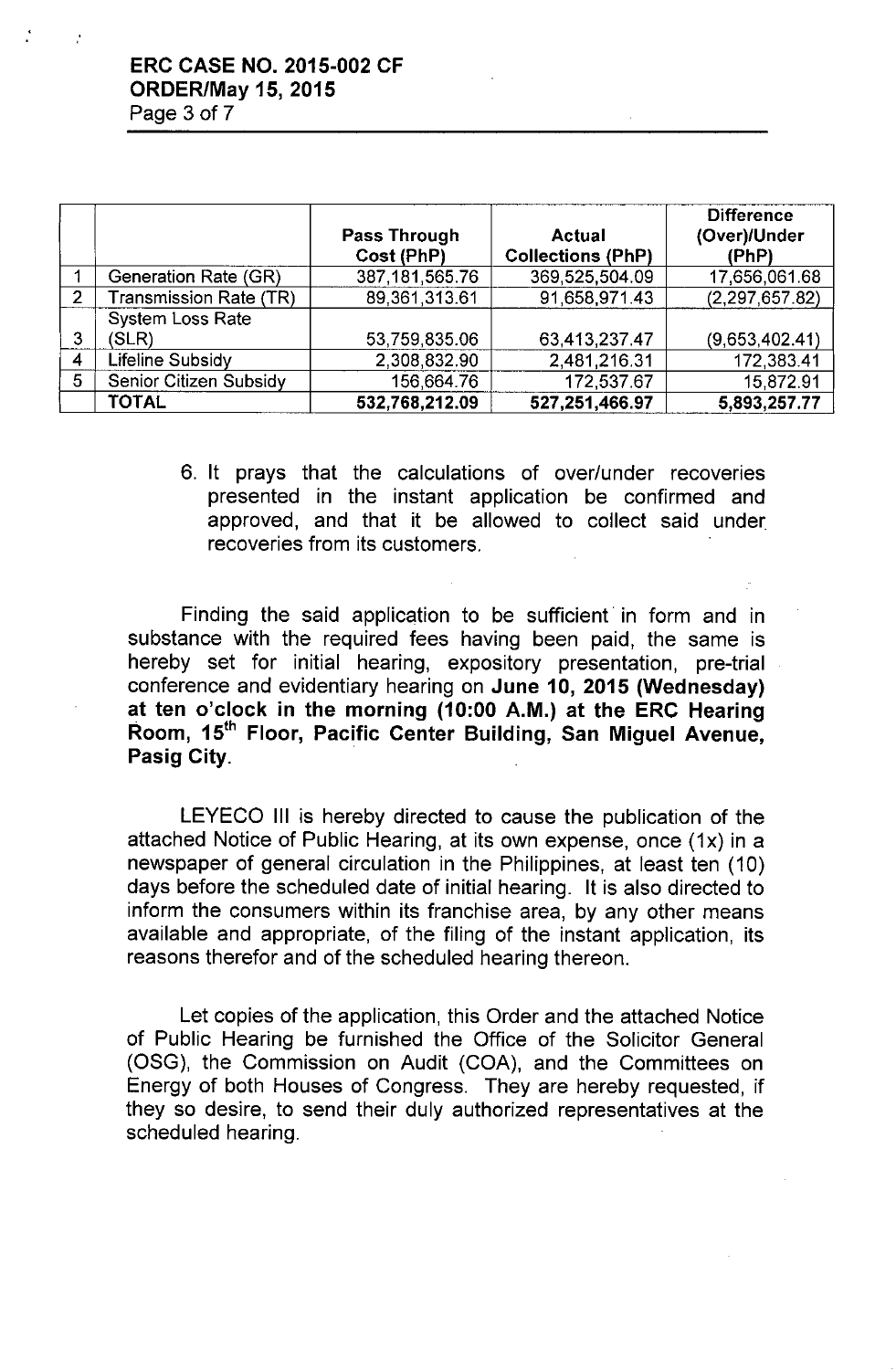$\mathbf{r}$ 

Likewise, let copies of this Order and the attached Notice of Public Hearing be furnished the Offices of the Provincial Governor of Leyte and the Municipal Mayors within LEYECO Ill's franchise area for the appropriate posting thereof on their respective bulletin boards.

LEYECO **III** is hereby directed to furnish all those making requests therefor with copies of the application and its attachments, subject to reimbursement of reasonable photocopying costs.

On the date of the initial hearing, LEYECO **III** must submit to the Commission its written Compliance with the jurisdictional requirements attaching therewith, methodically arranged and duly marked, the evidences on the actual posting and publication of the Notice of Public Hearing consisting of certifications issued to that effect, signed by the afore-mentioned Governor and Municipal Mayors or their duly authorized representatives, bearing the seals of their offices, and the affidavit of the Editor or Business Manager of the newspapers where the said Notice of Public Hearing was published together with the complete issue of the said newspaper, and such other proofs of compliance with the requirements of the Commission.

LEYECO **III** and all interested parties are directed to submit, at least five (5) days before the date of initial hearing and pre-trial conference, their respective Pre-trial Briefs containing, among others:

- a) A summary of admitted facts and proposed stipulation of facts;
- b) The issues to be tried or resolved;
- c) The documents or exhibits to be presented, stating the purposes and proposed markings therefore; and
- d) The number and names of the witnesses, with their written testimonies in an individual affidavit form, to be attached to the Pre-trial Brief.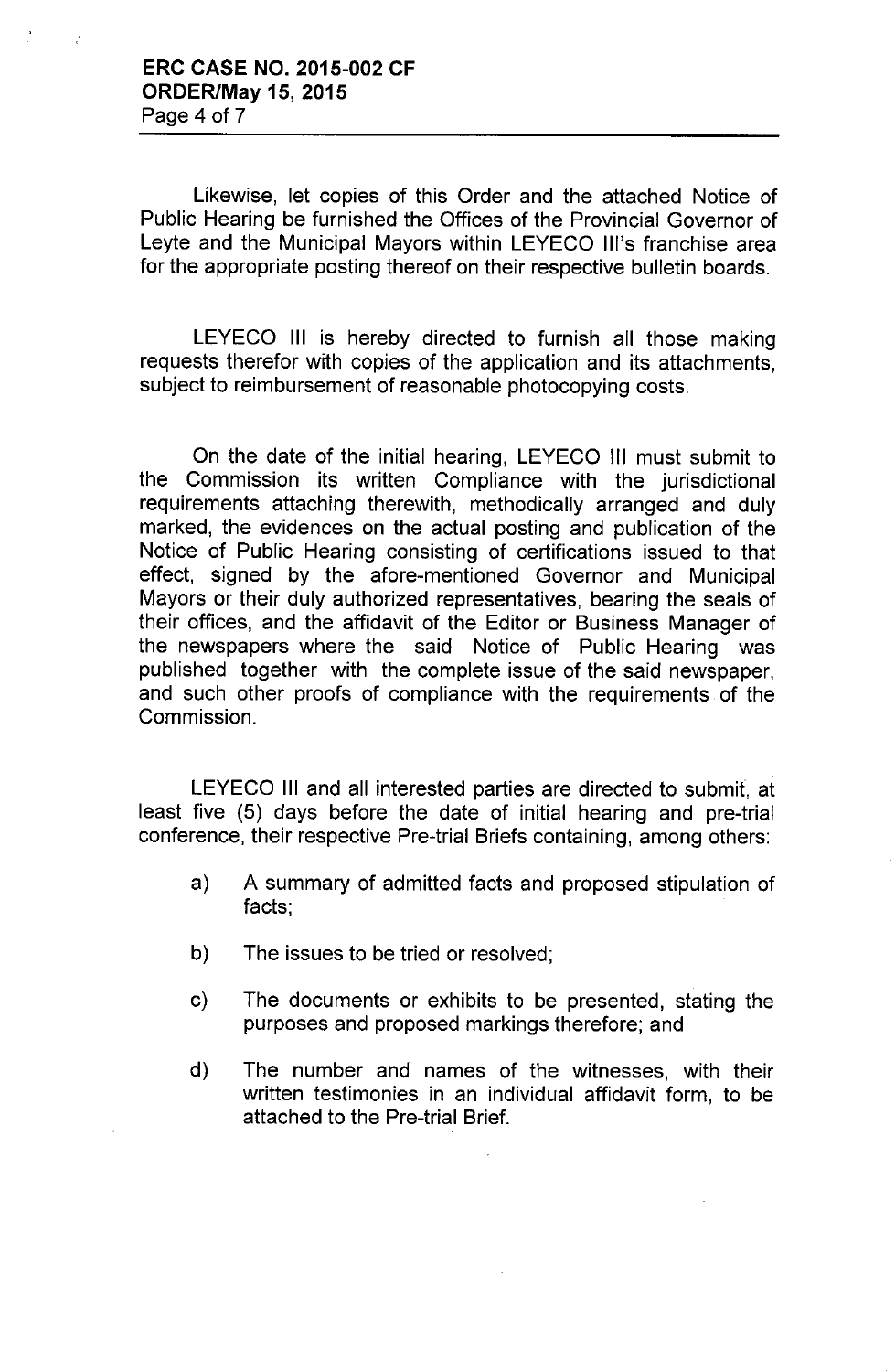ERC CASE NO. 2015-002 CF ORDER/May 15, 2015 Page 5 of 7

..

Failure of LEYECO III to submit the required Pre-trial Brief and Judicial Affidavits of its witnesses within the prescribed period shall be a ground for cancellation of the scheduled hearing, and the resetting of which shall be six (6) months from said date of cancellation.

As part of the pre-trial conference, LEYECO III must also be prepared to make an expository presentation of its application, aided by whatever communication medium that it may deem appropriate for the purpose, in order to put in plain words and explain, for the benefit of the consumers and other concerned parties, what the application is all about and the reasons and justifications being cited in support thereof.

### SO ORDERED.

Pasig City, May 15, 2015.

### FOR AND BY AUTHORITY OF THE COMMISSION:

 $\mu$ , Clears ENAIDA G. CRUZ-DUCUT **Chairperson** 

Capex/2015-002CFLEYECO3/initial ORD.doc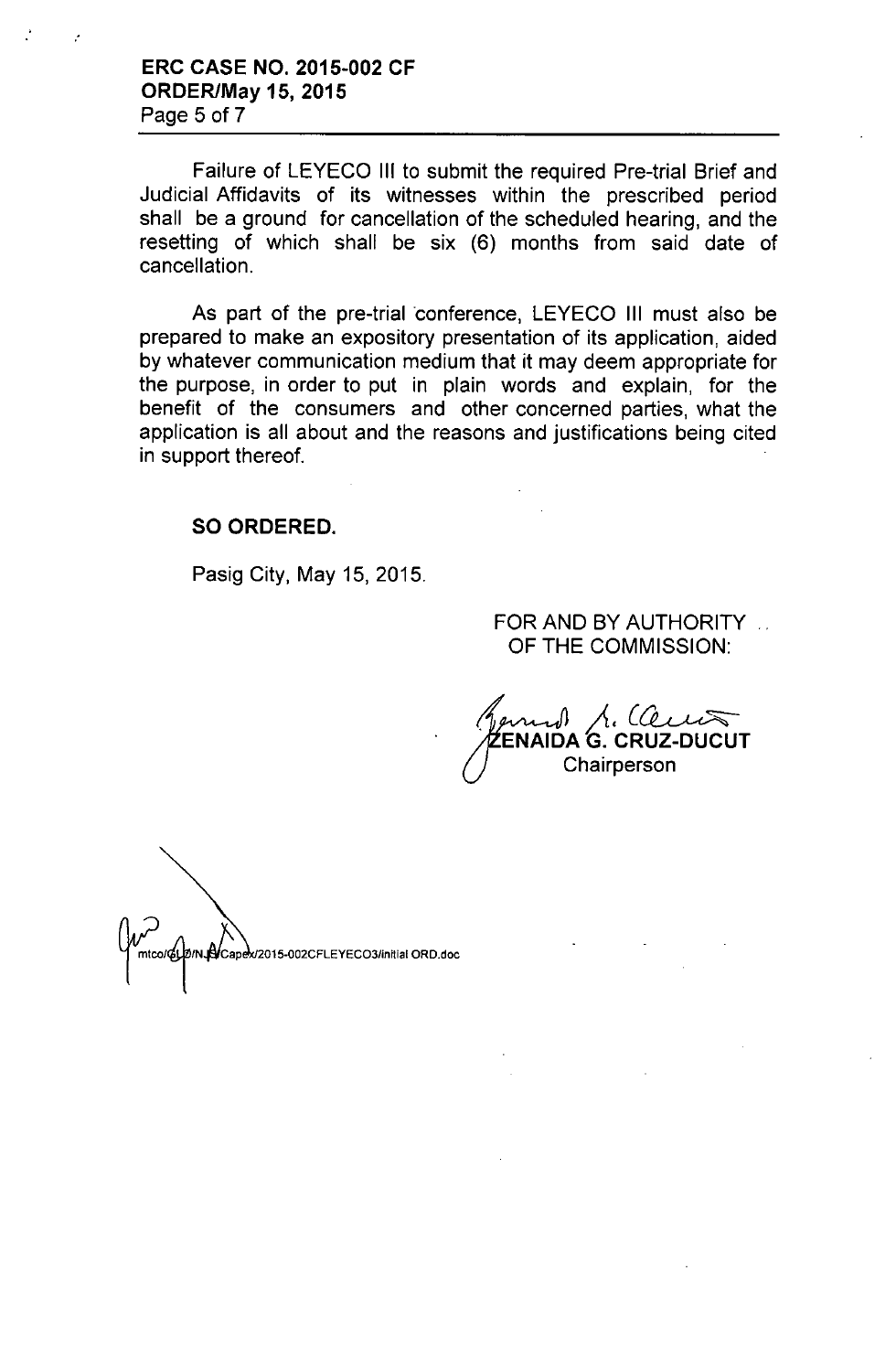#### Copy Furnished:

,

- 1. ATTY, ROGELIO P. GULA Counsel for Applicant LEYECO III Gula Law & Notarial Office, #78, 2<sup>nd</sup> Floor, Cabigon Bldg., Sen. Enage St., 6500 Tacloban City, Leyte
- 2. Mr. Allan L. Laniba General Manager LEYTE III ELECTRIC COOPERATIVE, INC. (LEYECO III) Brgy. San Roque, Tunga, Leyte
- 3. The Office of the Solicitor General 134 Amorsolo Street, Legaspi Village Makati City, Metro Manila
- 4. The Commission on Audit Commonwealth Avenue Quezon City, Metro Manila
- 5. The Senate Committee on Energy GSIS Bldg., Roxas Blvd., Pasay City Metro Manila
- 6. The House Committee on Energy Batasan Hills, Quirino City, Metro Manila
- 7. Office of the Municipal Mayor Carigara, Leyte
- 8. Office of the Municipal Mayor Capoocan, Leyte
- 9. Office of the Municipal Mayor Tunga, Leyte
- 10. Office of the Municipal Mayor Barugo, Leyte
- 11. Office of the Municipal Mayor San Miguel, Leyte
- 12. Office of the Municipal Mayor Jaro, Leyte
- 13. Office of the Municipal Mayor Alang-alang, Leyte
- 14. Office of the Municipal Mayor Sta. Fe, Leyte